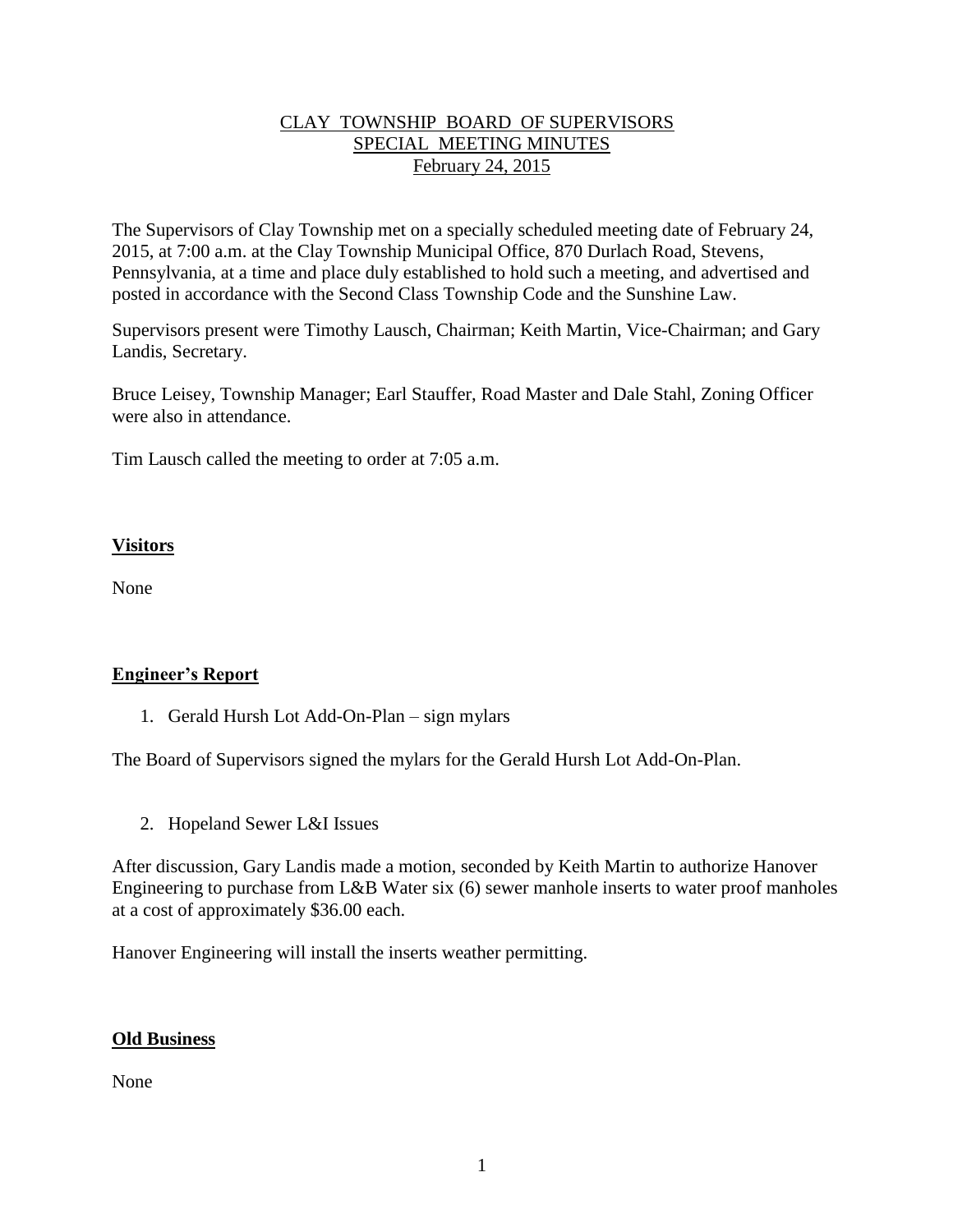#### **New Business**

1. Multimodal Transportation Grant Discussion

The Board of Supervisors authorized Bruce Leisey and Bob Lynn to meet with Countryside Enterprises to review the developments impact on the Rt 322, Durlach Road and Woodcorner Road intersection.

2. Seasonal Summer Employment

There was discussion on the potential work load to employ two (2) seasonal public works employees from May to mid-August.

Earl Stauffer will complete a project list for review at the next meeting. No other decisions were made at this time.

3. Zoning Hours, Building Permit Process, Mobile Home Permits

All Mobile Home Renewal Permit applications have been received and paid other than Valley View Mobile Home Park. Dale Stahl will call and follow up with Valley View regarding their application and payment. After Valley View's application and payment has been received, Dale will re-inspect mobile home parks to ensure that all noted violations are corrected.

There was discussion on the mobile home park requirement that all parks have one (1) fire extinguisher per home. Mobile home parks must comply with the ordinance, however, the fire extinguisher could be in the homes, office, laundry, etc but the ratio of one fire extinguisher per home must be complied with.

Tim Lausch verbalized the importance of obtaining a plot plan and physically measuring the setbacks for all new structures being placed on a property through the building permit process.

The Board of Supervisors authorized Dale Stahl to work up to an additional two (2) hours per week to allow him to measure and verify setbacks for all permits being applied for in the Township.

In order to reduce Dale Stahl's workload on filling out building permit applications, the Board of Supervisors authorized the office staff to accept completed permit applications during regular business hours in addition to the hours Dale is available on Tuesday and Thursday mornings.

Bruce Leisey informed the Board of Supervisors that the process of accessing building permit information on the Township web site is progressing.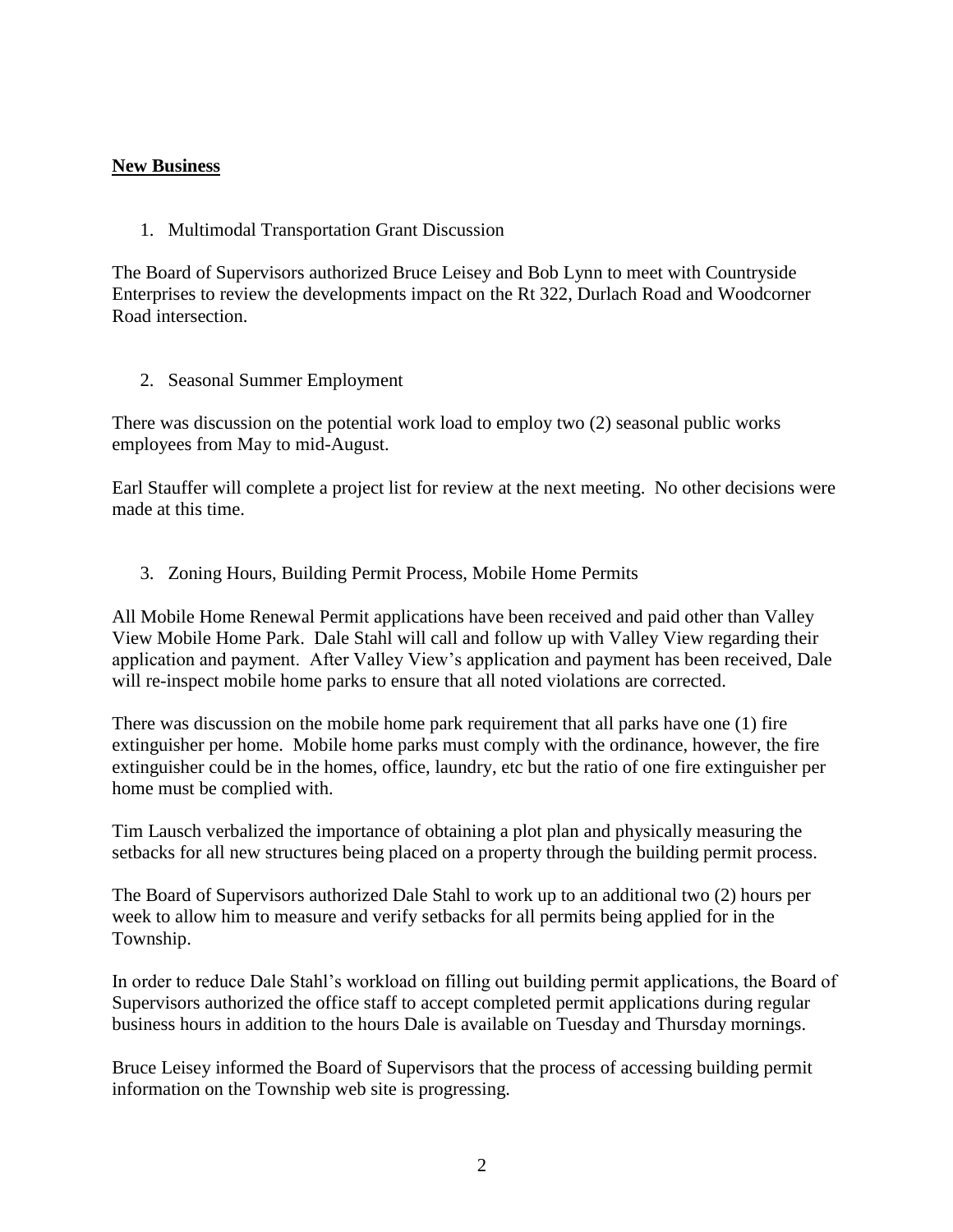4. Discussion on Road Measuring Equipment

There was discussion on the purchase of RAC GEO distance measuring equipment.

After discussion, it was decided to preview a distance measuring application on Gary Landis' smart phone to determine if that would be a possible suitable application that could be used by Earl Stauffer.

Gary Landis and Earl Stauffer will report their findings at the next meeting. No further decisions were made at this time.

5. Update on Building Upgrades

Bruce Leisey updated the Board of Supervisors on the proposed renovations the NLCRPD would like to do to the part of the building they rent.

The Board of Supervisors reviewed the proposal and it is acceptable to them.

The Board of Supervisors will review the final renovation plan prior to work being commenced and execute their final decision in writing.

6. Meeting Room Use for Voting

The Board of Supervisors authorized Bruce Leisey to execute the agreement with Lancaster County regarding utilizing the Township building for a voting location in 2015.

7. Attendance at LCATS Meeting

The Board of Supervisors authorized attendance at the March 31, 2015 meeting.

#### **Bills to be Paid**

Keith Martin made a motion, seconded by Gary Landis to approve the General Fund bills totaling \$78,759.50. \* The motion was approved unanimously.